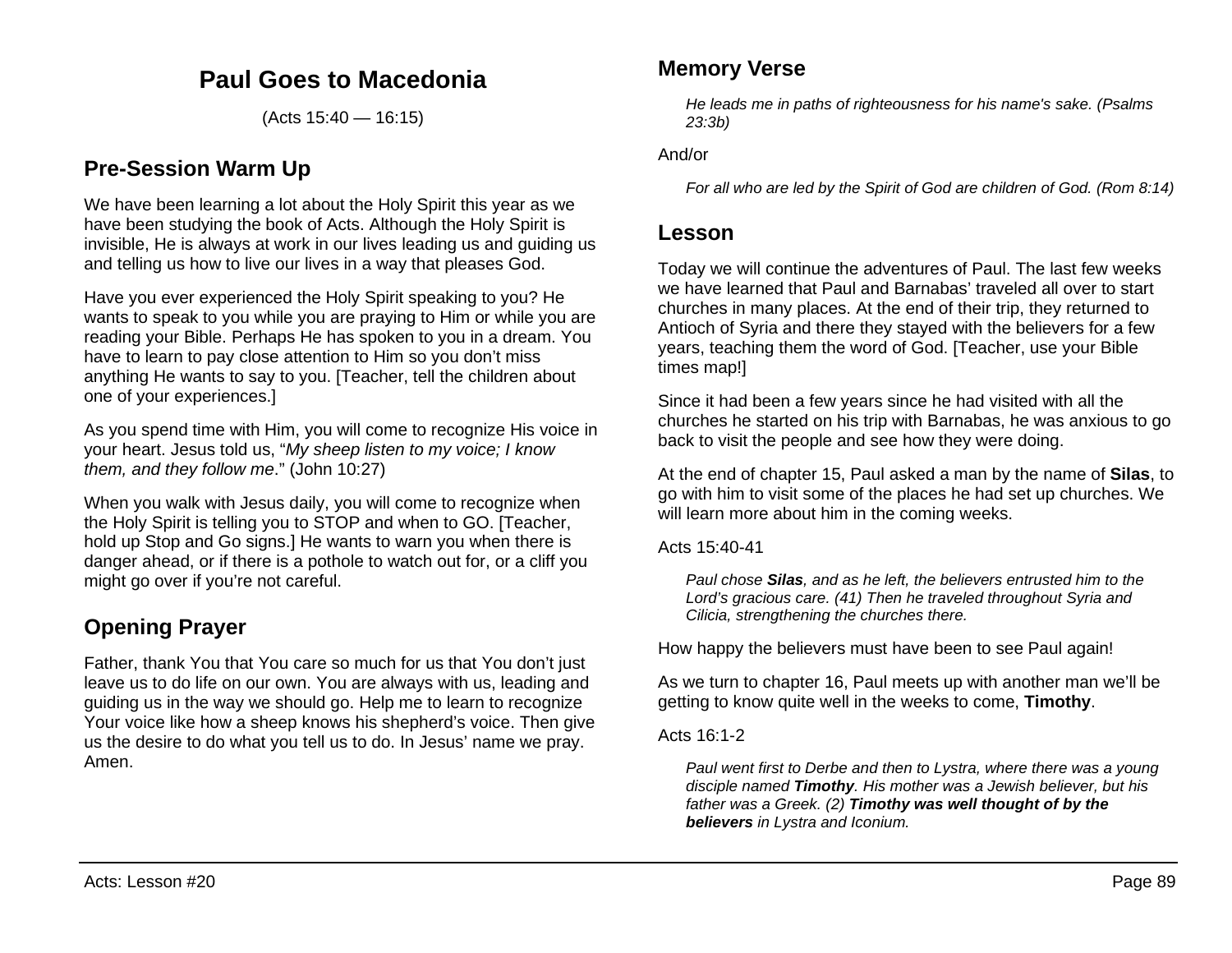It says that *Timothy was well thought of* by the other believers. When people speak about you do they speak well of you? Having a good reputation is important for a follower of Jesus.

Paul really thought very well of Timothy, too, and took a special interest in teaching him the ways of the Lord. Later Paul leaves Timothy to be the pastor of a church in Ephesus. After he left him there, Paul wrote two letters to Timothy that we have in our Bibles. Look in your Table of Contents and find the books of 1 Timothy and 2 Timothy.

Paul, Silas and Timothy began to travel from town-to-town visiting the believers. As they stopped in each town, they shared the letter that the leaders in Jerusalem had written for the Gentile believers that we learned about last week.

Who remembers what the letter was about? The letter was written to encourage both Jews and Gentiles to be respectful of each other. In Acts chapter 10 we learned that God has no favorites; He loves both Jews and Gentiles. (Acts 10:34) He wants all believers to get along.

Acts 16:5

*So the churches were strengthened in their faith and grew larger every day.*

From there Paul wanted to go into Asia to start churches, but the Holy Spirit stopped him from going there.

#### Acts 16:6

*Next Paul and Silas traveled through the area of Phrygia and Galatia, because the Holy Spirit had prevented them from preaching the word in the province of Asia at that time.*

Can you see how the Holy Spirit directed Paul? We don't know exactly how the Holy Spirit stopped Paul, but he knew he was not to go in the direction he was planning to travel *at that time*. (God had other plans for Paul, as we will see.)

One night God spoke to Paul in a vision. A vision is like a dream, only you are not asleep, you're wide awake.

#### Acts 16:9-10

*That night Paul had a vision: A man from Macedonia in northern Greece was standing there, pleading with him, "Come over to Macedonia and help us!" (10) So we decided to leave for Macedonia at once, having concluded that God was calling us to preach the Good News there.*

Paul knew this vision was from God so he immediately obeyed what he knew the Holy Spirit was telling him to do. So, they jumped on a ship and headed for Macedonia. At this point another man joins Paul's team. His name was **Luke**.

Are you familiar with the Gospel of Luke? Luke not only wrote that book of the Bible, but he also was the author of the book of Acts, the book we are reading and studying right now.

So off they went and eventually Paul, Silas, Timothy, and Luke ended up in Philippi. [Show on map.]

Usually when Paul came in to a new town, on the Sabbath, he would go to the local synagogue (the Jewish place of worship) where he would tell the Jews the Good News about Jesus. But Philippi did not have a synagogue because there weren't very many Jewish people living there.

So, Paul and his team went down to the riverside to have a time of prayer. When they arrived, there were some women already there praying and worshipping God. One of the women was named **Lydia**.

Paul and his friends began to tell these women about Jesus.

Acts 16:13-14

*On the Sabbath we went a little way outside the city to a riverbank, where we thought people would be meeting for prayer, and we sat down to speak with some women who had gathered there. (14) One of*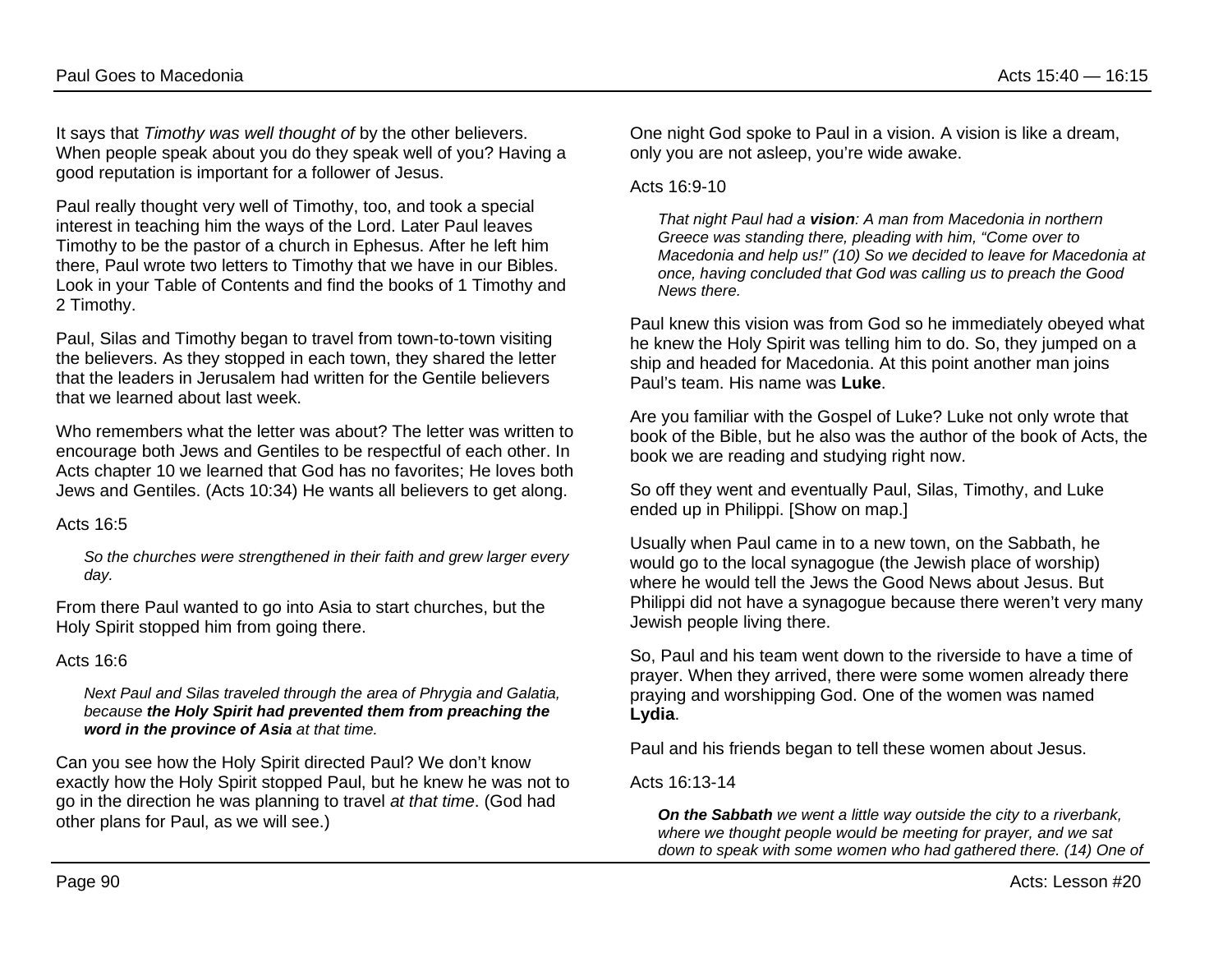*them was Lydia from Thyatira, a merchant of expensive purple cloth, who worshiped God. As she listened to us, the Lord opened her heart, and she accepted what Paul was saying.*

What can we know about Lydia from these verses?

First, we learn that she was *a merchant of expensive purpose cloth*. That means she sold purple cloth [Show a piece of purple cloth]. In other words, **she was a business woman**. That's pretty remarkable because not many women had their own businesses in those days. So, we knew that **she was a wise woman**.

Also, Lydia must have been **very rich** because she sold *expensive purpose cloth*. Purple cloth was very hard to get because it was very expensive and time consuming to make. The dye she used would have come from tiny sea shells and she would have had to have a lot of shells to make even one small batch of purple dye. Only people in royalty or powerful rulers could afford to wear purple. So, Lydia must have been a rich business woman.

But we also know that **she loved God and worshiped Him** because Paul found her **on the Sabbath** down by the riverside praying and **worshipping God** with some other women.

Yet, she had never heard the message of Salvation.

Paul told her that Jesus had died for her sins. As Paul was teaching the women by the river about what Jesus had done for them, the Lord opened Lydia's heart to listen to Paul's words. She paid close attention to Paul as he told how Jesus died for the sins of everyone in the world and that He came back to life again. And that anyone who believes in Jesus will have eternal life with Him in heaven.

As she listened to Paul, the Holy Spirit opened her heart and she immediately believed that Jesus is the one true God who has power over death and life. She knew she needed the power of the Holy Spirit and gladly gave her heart to God. Then she immediately wanted to be baptized.

Acts 16:15

*She and her household were baptized, and she asked us to be her guests. "If you agree that I am a true believer in the Lord," she said, "come and stay at my home." And she urged us until we agreed.*

We learn here that Lydia **had a "***household***"**. In other words, many people lived with her in her home. These were probably the people who worked for her, dying the purple cloth. At any rate, we can see that Lydia was **well respected** by the people who lived with her as she convinced her whole household to accept Jesus and be baptized.

We also learn that **Lydia was hospitable**. She knew that Paul and his team needed a place to sleep and food to eat, so she invited them to stay with her at her home. She was not only rich enough to have a household, but **her home was large** enough for Paul, Silas, Timothy and Luke to stay with her. And **she was generous** enough to want to take care of Paul and his team for as long as they wanted to stay with her.

So, we have learned a lot about Lydia, haven't we? [Let the children recall some of the things they learned about Lydia.] She was a smart business woman who had a desire to know God and who was respected, hospitable and generous.

More important than Lydia's story, I do not want you to miss the work of the Holy Spirit in this week's lesson.

Let's review what we learned about the leading of the Holy Spirit this week:

In **Acts 15:41** Paul was traveling throughout Syria, strengthening the churches and he happened to meet **Timothy**. Was this just by chance, or was this the Holy Spirit's doing?

As we will learn, Timothy will become a very important part of God's work in the early church.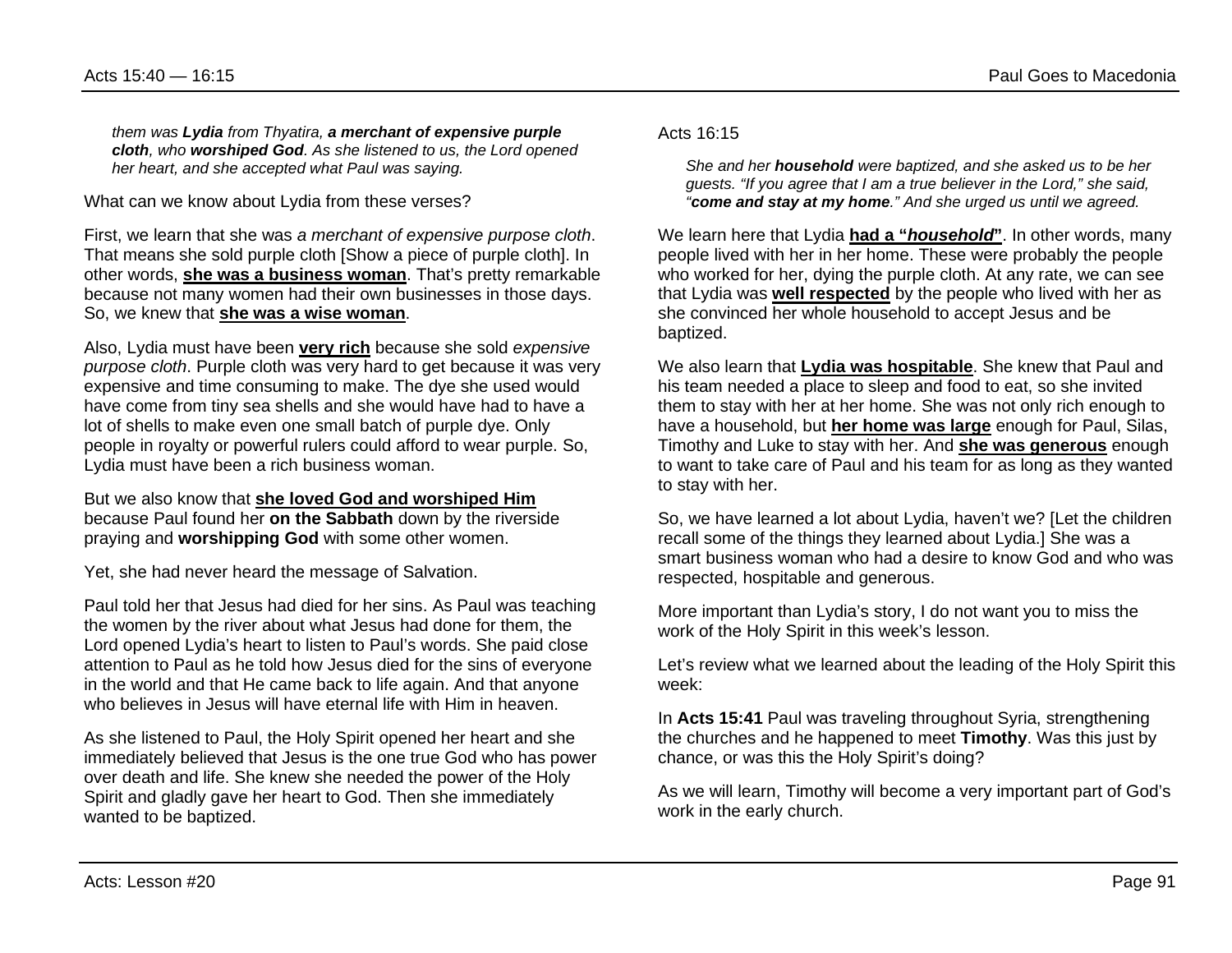In **Acts 16:6** we learned that the Holy Spirit stopped Paul going to Asia to tell people about Jesus. God had other plans for Paul. He wanted Paul to go to Macedonia at that time. There was a special woman named Lydia living in Philippi that God wanted Paul to meet.

In **Acts 16:9** we learned that the Holy Spirit spoke to Paul through a vision. There are many ways that the Lord speaks to us. But you must learn to listen for His voice. The Lord wants to show you what to do and what not to do; what to do and what not to do.

One way He speaks to us is by giving us either peace about something we are planning to do or by giving us an uneasy feeling down in our heart. Have you ever had second thoughts about doing something or saying something? [Teacher, discuss.]

Because Paul obeyed what he knew God was telling him, he met **Luke**, who eventually would write the very book we are reading and studying right now.

In **Acts 16:13** we learned that Paul went down to the riverside and just happened to meet Lydia. Was this just by chance, or was this the Holy Spirit's doing?

Because Lydia was a very important business woman who was well respected by her employees, her whole household was saved and then she provided Paul's team with a good safe place to sleep and food to eat.

What do you think is the best way to learn to recognize the voice of the Holy Spirit in your life? [Let the children respond.]

## **CLOSING PRAYER**

Father, we are so grateful that You do everything You can to get our attention. You speak to us as we read our Bibles, as we pray, and even through our dreams. It's an amazing thing to realize that You, the Creator of the whole universe, wants to talk to us individually and personally. It's because You love each us so much. Help us to recognize Your voice. In Jesus' name, we pray. Amen

## **LEARNING ACTIVITIES**

### **GAME CENTER**

Use the following questions in a game or discussion.

- 1. As Paul, Silas and Timothy stopped in each town, what did they share with the believers? (The letter that the leaders in Jerusalem had written for the Gentile believers.)
- 2. What was the letter about? (The letter was written to encourage both Jews and Gentiles to be respectful of each other.)
- 3. When Paul wanted to go into Asia to share the gospel, what happened? (The Holy Spirit stopped him from going.)
- 4. How did Paul know God wanted him to go to Macedonia instead of Asia? (Paul had a vision of a man from Macedonia begging him to come and help them.)
- 5. God spoke to Paul in a vision. What is a vision? (It's like a dream, but you're awake.)
- 6. Who wrote the book of Acts? (Luke.)
- 7. Where did Paul usually go to share the gospel when he came into a new town? (A Jewish synagogue.)
- 8. Because there was no synagogue in Philippi, where did Paul go on the Sabbath? (The riverside.)
- 9. Who did Paul and his friends meet at the riverside? (Lydia and some women.)
- 10. What were the women doing? (Praying and worshiping God.)
- 11. What was Lydia's job? (She sold purple cloth.)